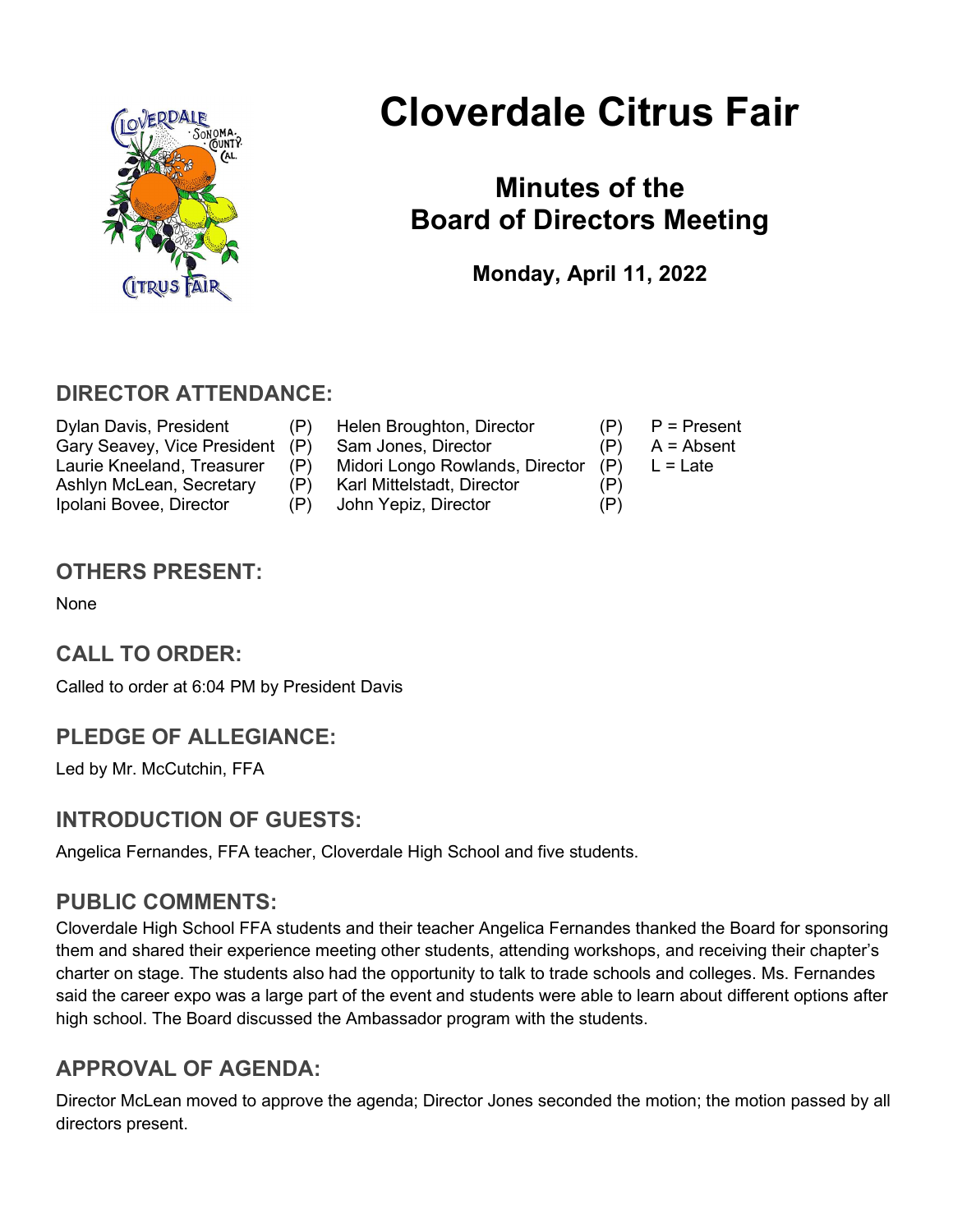## APPROVAL OF MINUTES:

Director McLean moved to approve the minutes from the March 14th meeting. Director Seavey seconded the motion; the motion passed by all directors present.

## PRESIDENT'S REPORT:

None

## CEO REPORT:

Citrus Fair: Preparations are on schedule. Radio begins airing today. Entries closed on Friday but are light so the deadline has been extended to April 15<sup>th</sup>. Kid Zone is moving to the back of Warner Hall. Family Rest Area and Dessert Contests will take place in the Camillia Room.

Fire & Earthquake Safety Expo: Walkthrough with the organizing team went well. Print deadline for programs and registration forms is this week.

Board Participation: CEO Keaney requested Board assistance in specific areas and feedback on the different aspects of the Fair (i.e. food, entertainment, livestock, carnival, etc.).

## STANDING COMMITTEE REPORTS:

#### Finance - Discussion

- Director Kneeland, reported the following as of March 31, 2022: Petty Cash = \$200.00, Change Fund = \$200.00, ATM Change Fund of \$1040.00, Operating = \$104,976.87, and Savings = \$1,756,698.75 for a total of \$1,863,115.62.
- Director Jones moved to approve the finance report (Attachment #2). Director McLean seconded the motion; the motion passed unanimously by all directors present.
- Director McLean moved to approve the March disbursements (Attachment #3). Director Longo-Rolands seconded the motion; the motion passed unanimously by all directors present.
- Director Jones moved to approve the 2021 STOP (Attachment #4). Director Kneeland seconded the motion. The motion passed unanimously by all directors present.

#### Buildings & Grounds

● Director Mittelstadt reported that a meeting would be scheduled with the committee and the designer. The electrical upgrades in the shop are completed. The air compressor will be ordered.

#### Bylaw and Policy

● No report.

#### Thyme Square

No report. President Davis reported that CUSD Superintendent Betha MacClain is open to meeting and discussing the changing use of Washington Street.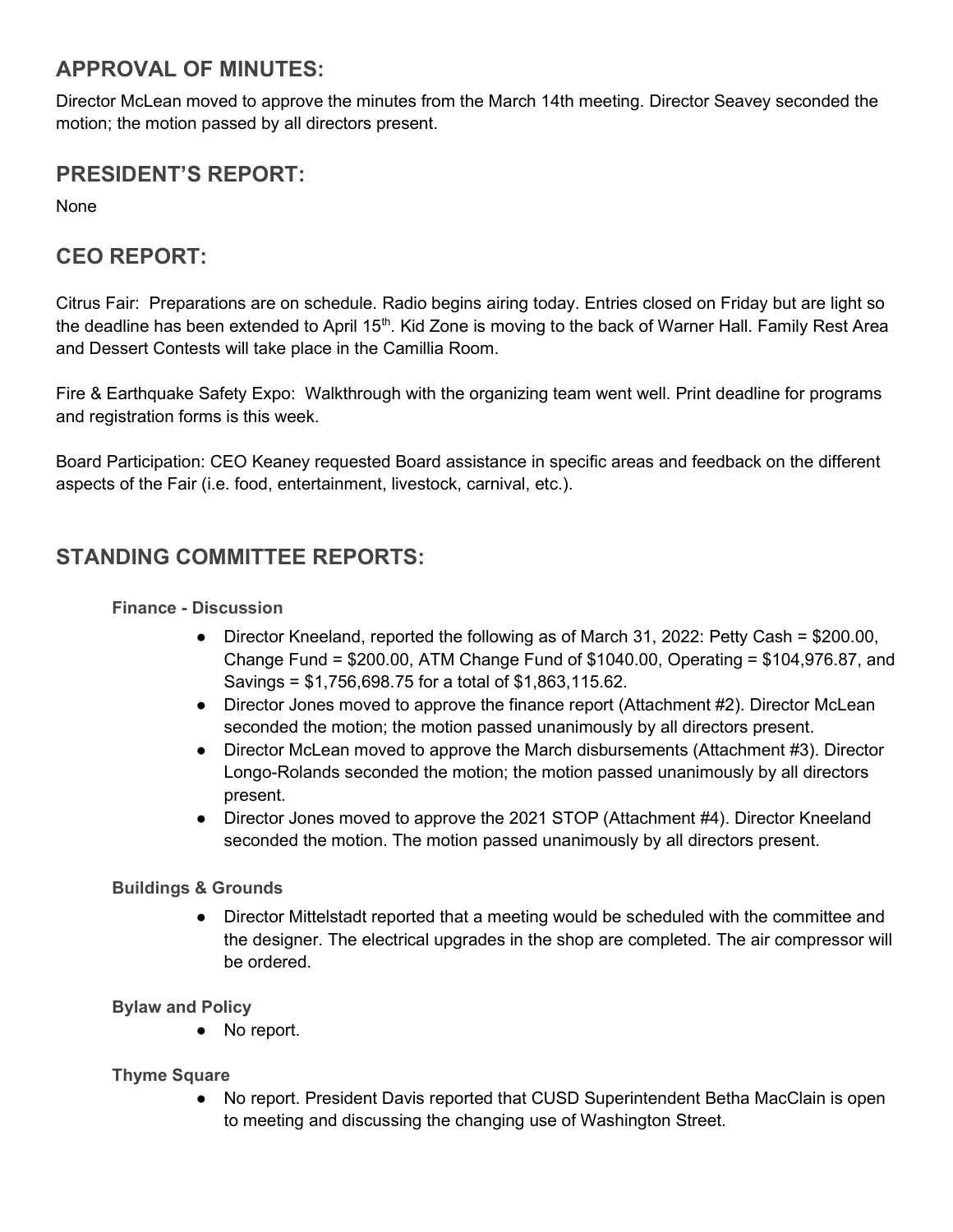#### BBQ/Brewfest:

● Director Longo-Rowlands reported that the event planning is progressing nicely. A list of breweries has been contacted and a list of food vendors is being compiled. A meeting will be scheduled after the Fair.

#### FAIRTIME COMMITTEE REPORTS:

#### Ambassador Program

• Director Seavey reported that walk-through of the Ambassador presentation and retirement of the Queen Pageant has been scripted and is ready for rehearsal on April 19<sup>th</sup>. Review meeting to take place Thursday, April 14<sup>th</sup> at 4pm. Director Seavey also reported that the Ambassador candidates are a very impressive group.

#### Auditorium Entertainment

• Director Broughton reported that the Diaper Derby is ready to go and that the talent show is shaping up nicely.

#### **Exhibits**

• There are two major exhibitors. Chamber of Commerce display and staff sculpture will help fill the room. The 130<sup>th</sup> Anniversary display is looking good.

#### Parade

• Director Mittelstadt reported that the LDS Church will take care of the parade line up and road closure. A meeting will take place April  $12<sup>th</sup>$  to ensure the final plans are in place.

#### Friends of the Fair

 John and Drew will supply the room with everything needed for two lunches in the Directors' room. Molly Seavey is handling decorations.

## OTHER ITEMS

Discussion and Possible Action Regarding Board Member Recruitment - CEO Keaney shared a Board Member Application to be used by those interested in serving on the Board, whether or not there are active openings. Director Jones moved to accept the use of the Application (Attachment #5). Director Kneeland seconded the motion and the motion was passed unanimously.

Resignation from the Board of Directors by Ipolani Bovee – Director Davis read the resignation letter (item of Correspondence) presented to CEO Keaney on March 23, 2022. The Board discussed the issues presented in the letter. Finding a lack of evidence to substantiate the claims, it was decided that no further action would be taken. Although the letter was mis-addressed to the CEO instead of the Board President, Director Broughton moved to accept the letter of resignation as presented. Director Jones seconded the motion and the motion passed unanimously.

In response to the letter by presented by Bovee, Director McLean read her own response letter to the Board (item of Correspondence) outlining ongoing issues and negative influence from former Board members. In an effort to provide structure to mitigate these influences, President Davis asked the Bylaws Committee to explore